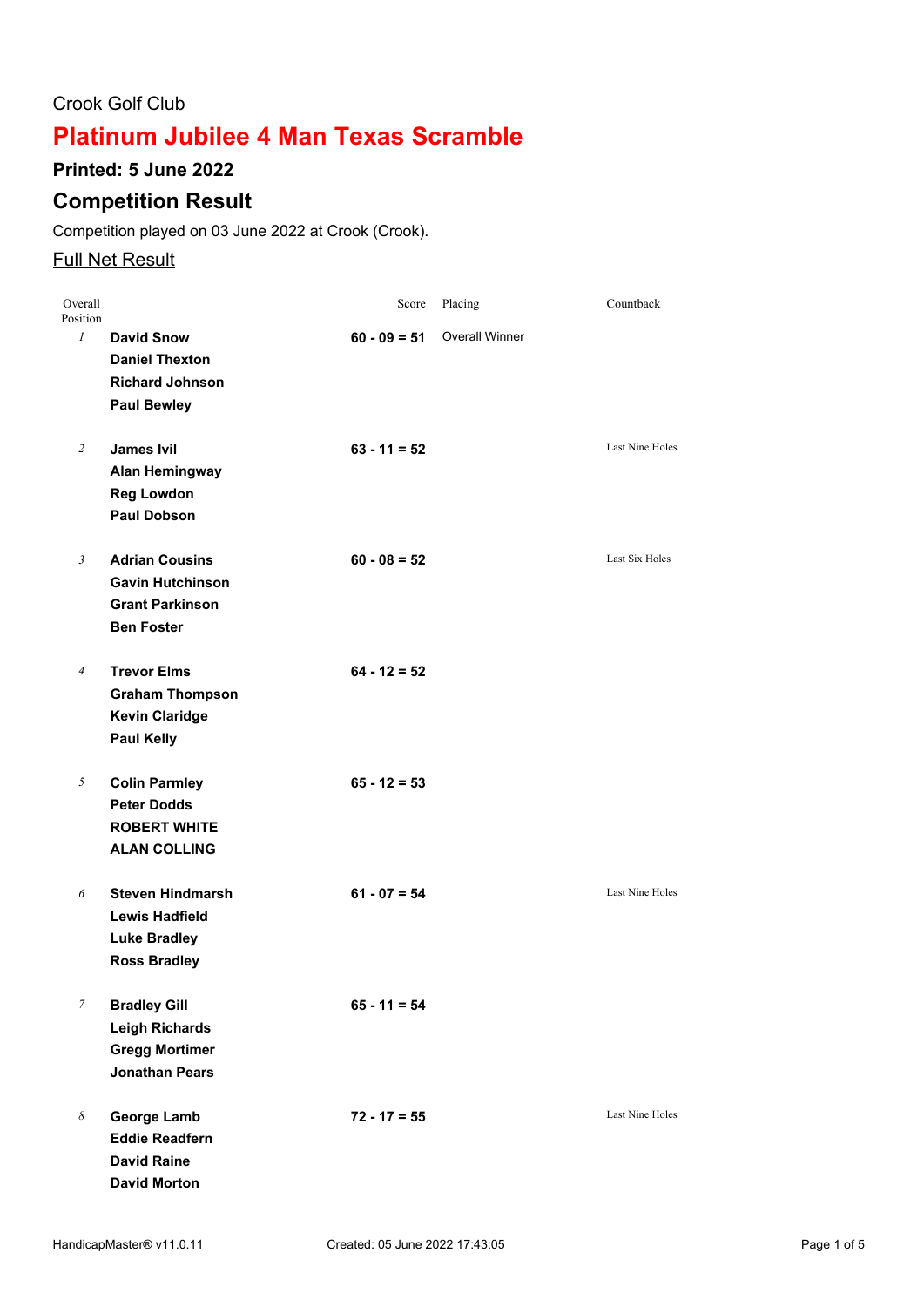| 9  | <b>Michael Wm.Leona Tyres</b><br><b>Thomas Alan Race</b><br><b>Paul Race</b><br><b>Christopher Cavagin</b>    | $65 - 10 = 55$ | Last Hole              |
|----|---------------------------------------------------------------------------------------------------------------|----------------|------------------------|
| 10 | <b>Andrew Pratt</b><br><b>Michael Clough</b><br><b>Steven Wanless</b><br><b>Thomas Clough</b>                 | $59 - 04 = 55$ | Last Three Holes       |
| 11 | <b>Kevin Jackson</b><br><b>Carl Jackson</b><br><b>David Patrick Hope</b><br><b>Andrew David Taylor</b>        | $65 - 10 = 55$ | Last Nine Holes        |
| 12 | <b>Christopher Elmes</b><br><b>Richard James Elmes</b><br><b>Thomas Anthony Lambert</b><br><b>Jamie Mason</b> | $64 - 09 = 55$ | Last Six Holes         |
| 13 | <b>Jeff Hodgson</b><br><b>Mark Welsh</b><br><b>Paul Welsh</b><br><b>Carl Dawson</b>                           | $66 - 11 = 55$ | <b>Last Nine Holes</b> |
| 14 | <b>Stephen S Jackson</b><br><b>James Tray</b><br><b>Dale Cook</b><br><b>Mark Brown</b>                        | $67 - 12 = 55$ | Last Six Holes         |
| 15 | <b>Wayne Lonsdale</b><br><b>Brian Lonsdale</b><br><b>Gavin Lonsdale</b><br>Leigh Graham                       | $65 - 10 = 55$ | <b>Last Nine Holes</b> |
| 16 | <b>David Wright</b><br><b>Paul Wright</b><br><b>Michael Dale Wilson</b><br>J Frederick Bilton                 | $68 - 13 = 55$ |                        |
| 17 | <b>Stephen Howarth</b><br><b>Mark Howarth</b><br>John William Howarth<br><b>Trevor Mason</b>                  | $61 - 05 = 56$ | Last Nine Holes        |
| 18 | lan Dixon<br><b>Bryan Gray</b><br><b>Paul Rutherford</b><br><b>Stephen Bennett</b>                            | $64 - 08 = 56$ | Last Nine Holes        |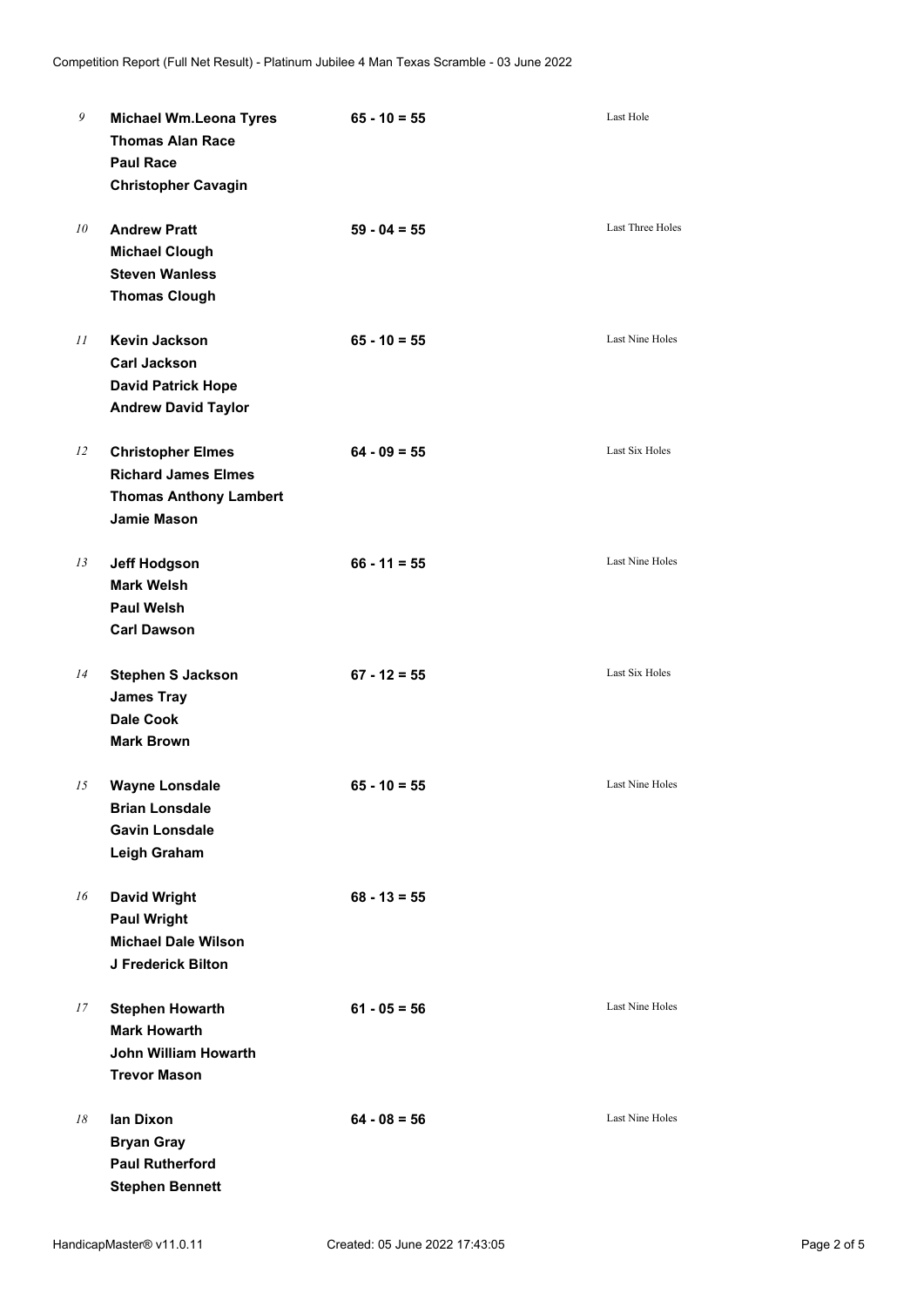| 19 | <b>Michael Misz</b><br><b>Jeff Round</b><br><b>Gary Wilson</b><br><b>Bill Wardle</b>          | $69 - 13 = 56$ |                        |
|----|-----------------------------------------------------------------------------------------------|----------------|------------------------|
| 20 | <b>Jonny Grainger</b><br><b>Alex Piggott</b><br><b>James Taylorson</b><br><b>Daniel Lynch</b> | $67 - 10 = 57$ | Last Nine Holes        |
| 21 | <b>Jeffrey Clark</b><br><b>Morris Foster</b><br><b>Ralph Hope</b><br><b>Tony Johnson</b>      | $68 - 11 = 57$ | Last Nine Holes        |
| 22 | <b>Peter Willis</b><br><b>Peter David Willis</b><br><b>Thomas Simm</b><br><b>James Varley</b> | $71 - 14 = 57$ | <b>Last Nine Holes</b> |
| 23 | <b>Michael Maughan</b><br><b>Michael Young</b><br>Jonathan Major<br><b>Stephen Liddle</b>     | $66 - 09 = 57$ | Last Nine Holes        |
| 24 | <b>Mark Parvin</b><br><b>Geoffrey Morgan</b><br><b>Wayne Reed</b><br><b>Colin Perry</b>       | $61 - 04 = 57$ | Last Six Holes         |
| 25 | <b>Owen Allinson</b><br><b>Paul Cass</b><br><b>Philip Welsh</b><br><b>David Wilson</b>        | $71 - 14 = 57$ |                        |
| 26 | <b>David Race</b><br><b>Ben Race</b><br><b>George Longthorn</b><br><b>Trevor Healer</b>       | $63 - 05 = 58$ | <b>Last Nine Holes</b> |
| 27 | <b>Bryan Foster</b><br><b>David Crawford</b><br><b>David Prest</b><br><b>Steven Winter</b>    | $69 - 11 = 58$ | Last Nine Holes        |
| 28 | <b>Ashley Coveney</b><br><b>Vaughan Raine</b><br><b>Shaun Brown</b><br><b>Shaun Elliott</b>   | $64 - 06 = 58$ | Last Nine Holes        |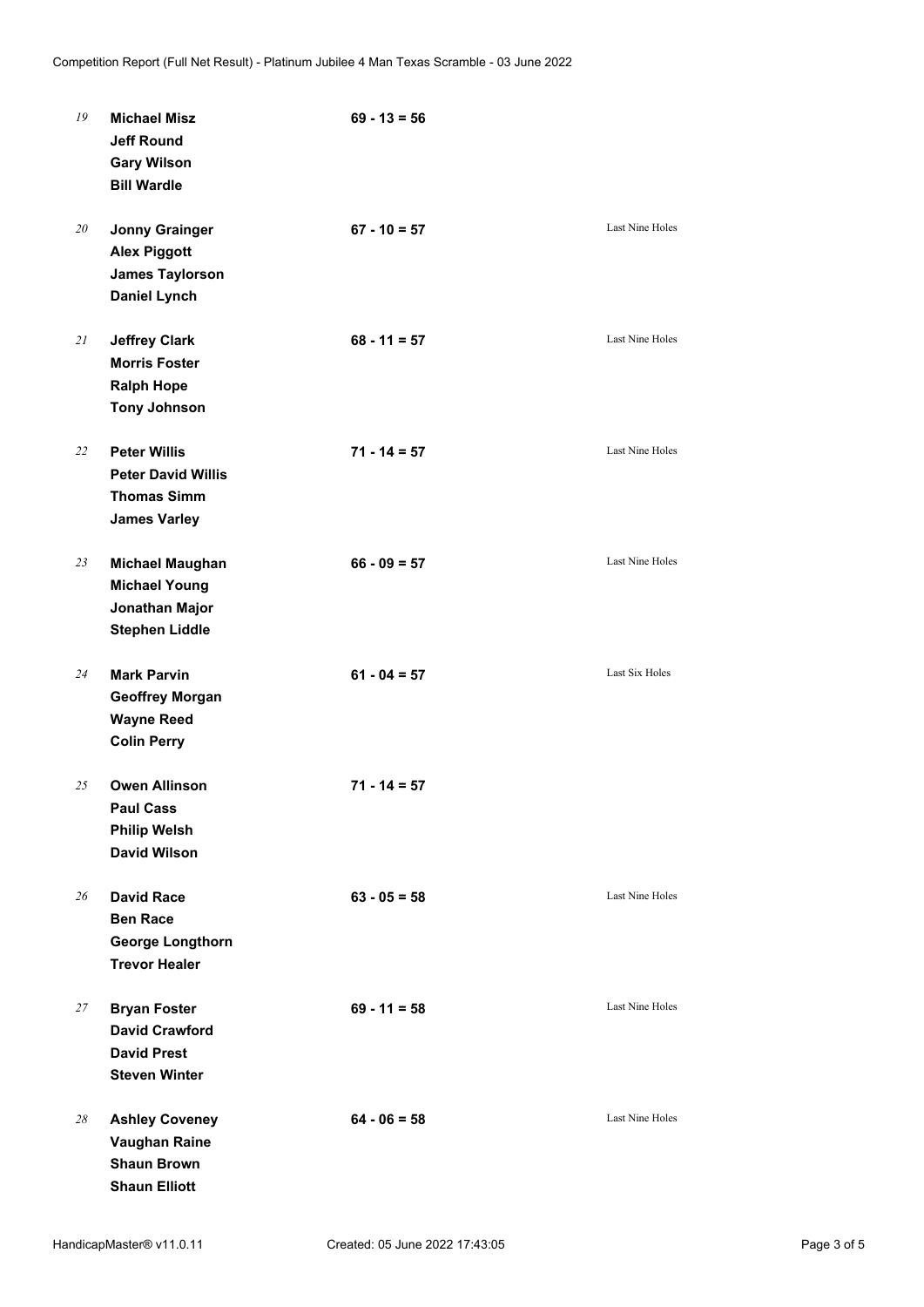| 29             | <b>John Craggs Mason</b><br><b>Jason Bone</b><br><b>Stephen Peacock</b><br><b>Anthony Reed</b>    | $69 - 11 = 58$ |                        |
|----------------|---------------------------------------------------------------------------------------------------|----------------|------------------------|
| 30             | <b>Andrew Robert Mayo</b><br><b>Martin Ramm</b><br>lan Williamson<br><b>Thomas Leo Armstrong</b>  | $68 - 09 = 59$ |                        |
| 31             | <b>Dennis Pinkney</b><br>J Anthony Greensmith<br><b>Christopher Brown</b><br><b>Kenneth Peers</b> | $67 - 07 = 60$ | Last Nine Holes        |
| 32             | <b>Gerard Armstrong</b><br><b>Lee Martin Cullinan</b><br><b>James Long</b><br><b>Graham Dunn</b>  | $72 - 12 = 60$ | Last Hole              |
| 33             | lan Middlemass<br><b>Ray McCarthy</b><br><b>Neil Ashurst</b><br>lan Phillips                      | $72 - 12 = 60$ | <b>Last Nine Holes</b> |
| 34             | <b>Dennis Gardiner</b><br><b>John Clarke</b><br><b>Austin Stenhouse</b><br><b>Keith Wilson</b>    | $74 - 14 = 60$ |                        |
| $\overline{a}$ | <b>Clive Dawkin</b><br><b>Stephen Carr</b><br><b>Clyde Camp</b><br>Number of Cards Processed = 35 | No Return      |                        |

Notes:

Winners = Snow / Thexton / Johnson / Bewley = £50 Proshop Vouchers

2nd = Ivil / Hemingway / Lowden / Dobson (Back 9) = £30 Proshop Vouchers

3rd = Cousins / Parkinson / Hutchinso / Foster (Back 6) = £25 Prohsop Vouchers

Longest Drive = G Parkinson Nearest the pin on 7 = M Parvin 1.37M Nearest the pin on 11= G Wilson 2.2M

Nearest the pins and longest drive prizes are a choice of four-ball vouchers provided by the Club Captain.

Competition Format: